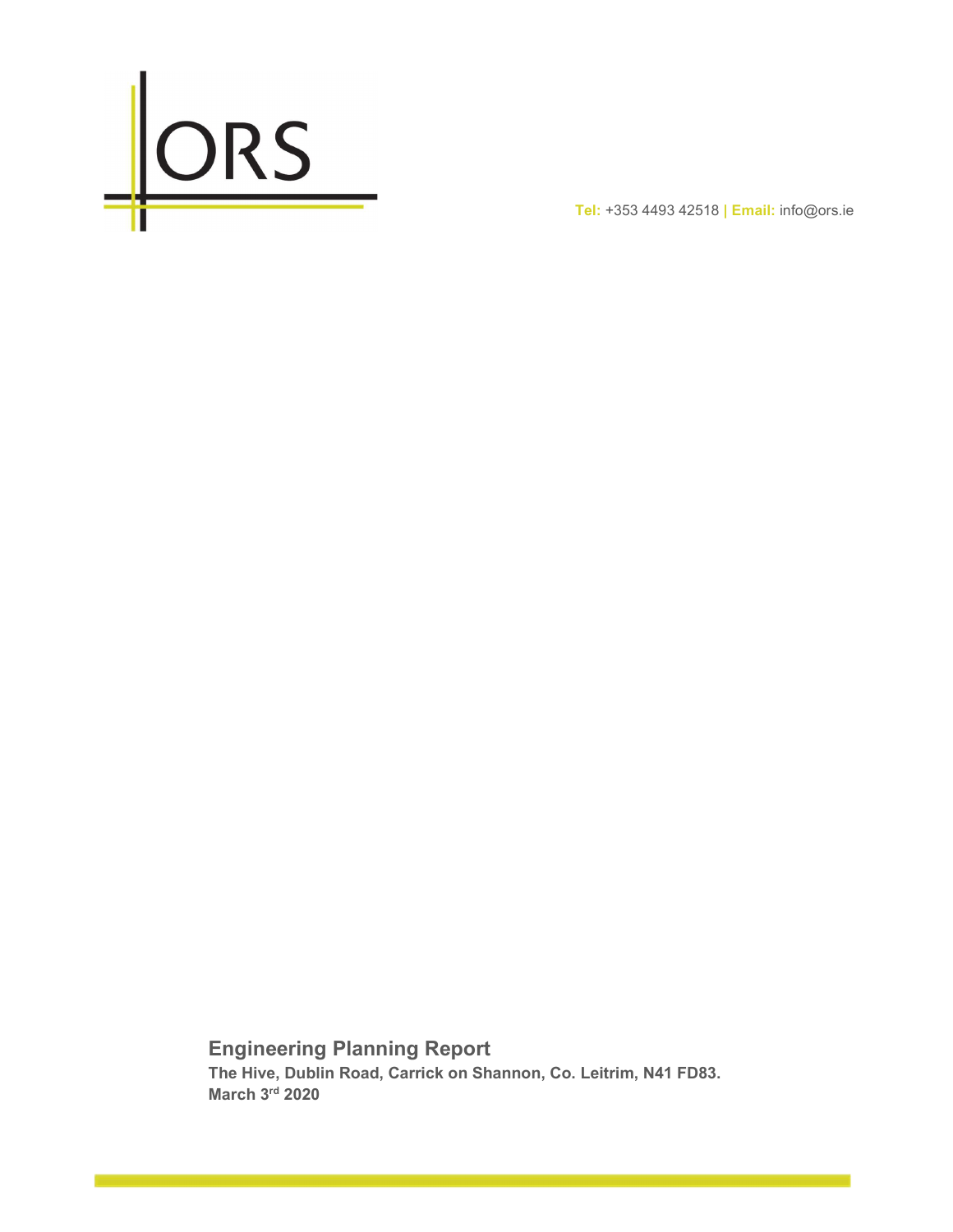

# Engineering Planning Report

# Document Control Sheet

| Client:      | Leitrim Enterprise Fund        |  |
|--------------|--------------------------------|--|
| Document No: | 191 240-ORS-XX-XX-RP-C-13a-001 |  |

| <b>Revision Status</b> |                        |           | Author: Reviewed by: | <b>Approved By:</b> | <b>Issue Date</b> |
|------------------------|------------------------|-----------|----------------------|---------------------|-------------------|
| <b>P01</b>             | <b>For Information</b> | <b>RW</b> | <b>RW</b>            | <b>RW</b>           | 03/03/2020        |
| <b>P02</b>             | <b>Planning</b>        | <b>RW</b> | <b>RW</b>            | <b>RW</b>           | 06/03/2020        |
|                        |                        |           |                      |                     |                   |
|                        |                        |           |                      |                     |                   |
|                        |                        |           |                      |                     |                   |
|                        |                        |           |                      |                     |                   |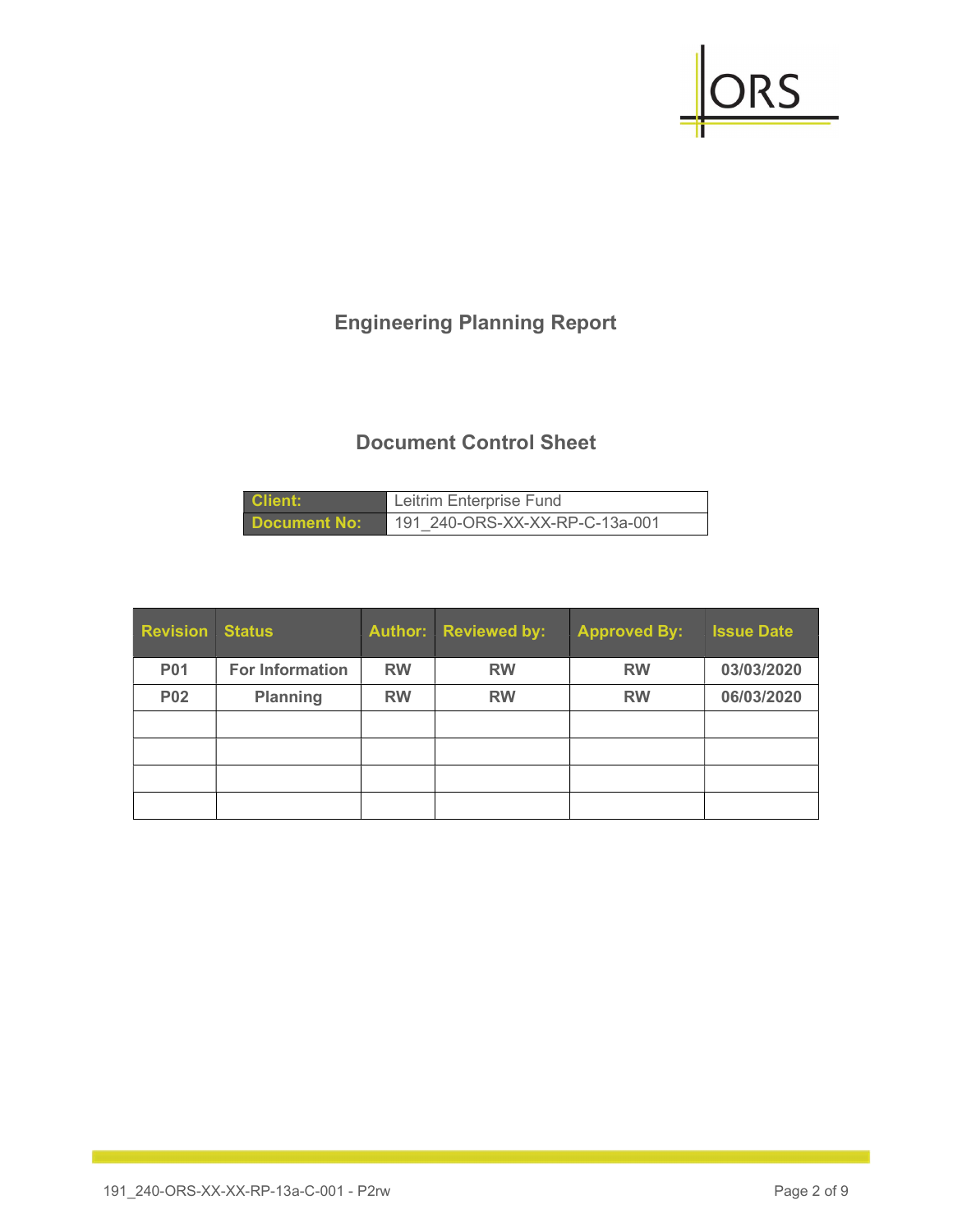

## Index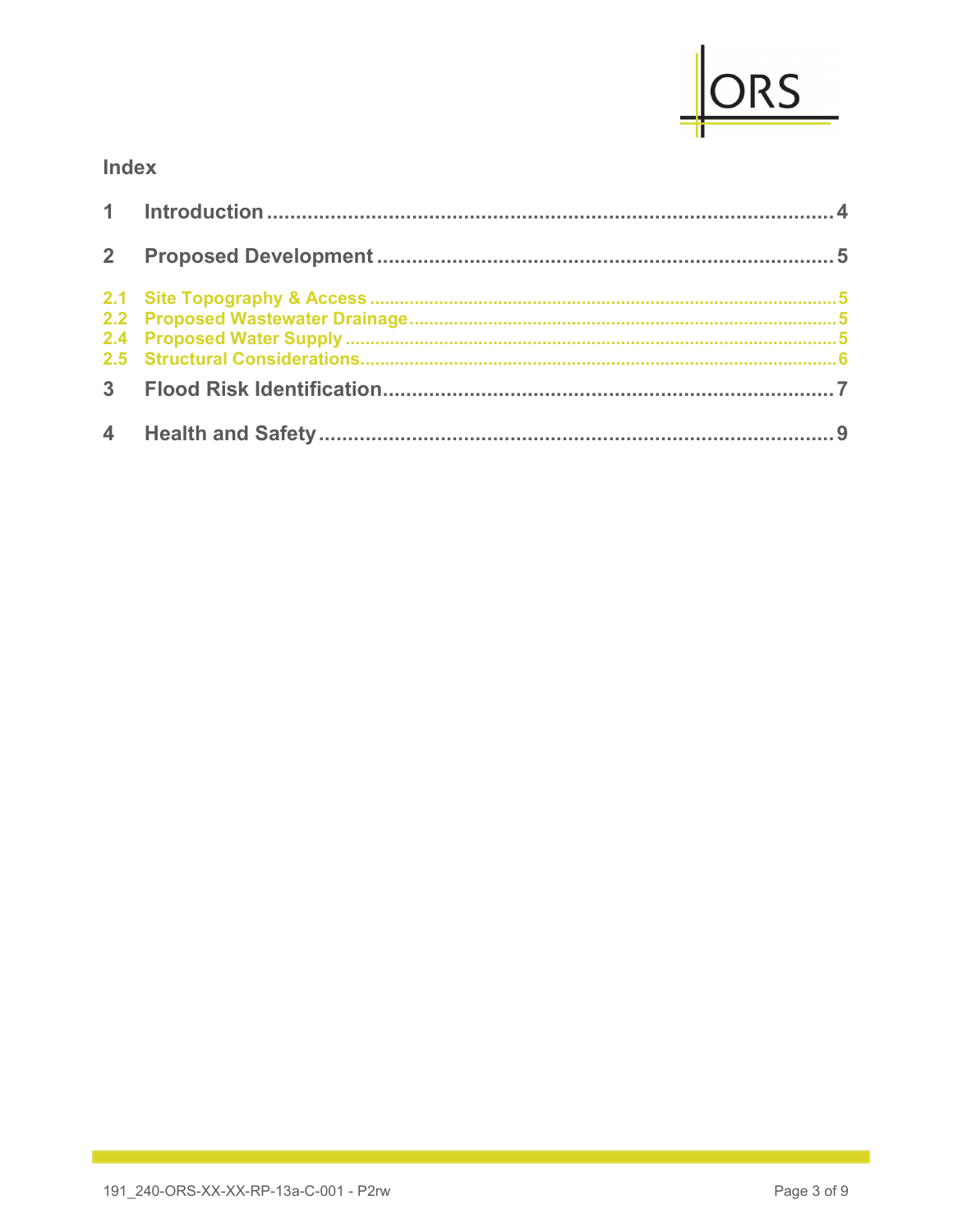

### 1 Introduction

This report outlines the Civil Engineering deliverables completed for the planning application associated with a proposed development of the to the Hive Building, Carrick on Shannon.

The development will consist of the provision of a new two storey extension to the front of the existing The Hive Building incorporating; alterations to existing reception and stairs, additional work spaces, circulation and new stairs together, alterations to existing elevation, canopy roof over new access, alterations to existing car park, including additional car park spaces, additional cycling spaces and new future overflow car park, alterations to boundary treatment and connections to surface water and systems with all associated site development works.

The Hive Campus is located on the junction of the N4 and the Castlecara Rd general outline of the proposed site is provided in Figure 1.1 below.



Figure 1.1 –Site Layout Location (Source google maps with annotation by ORS)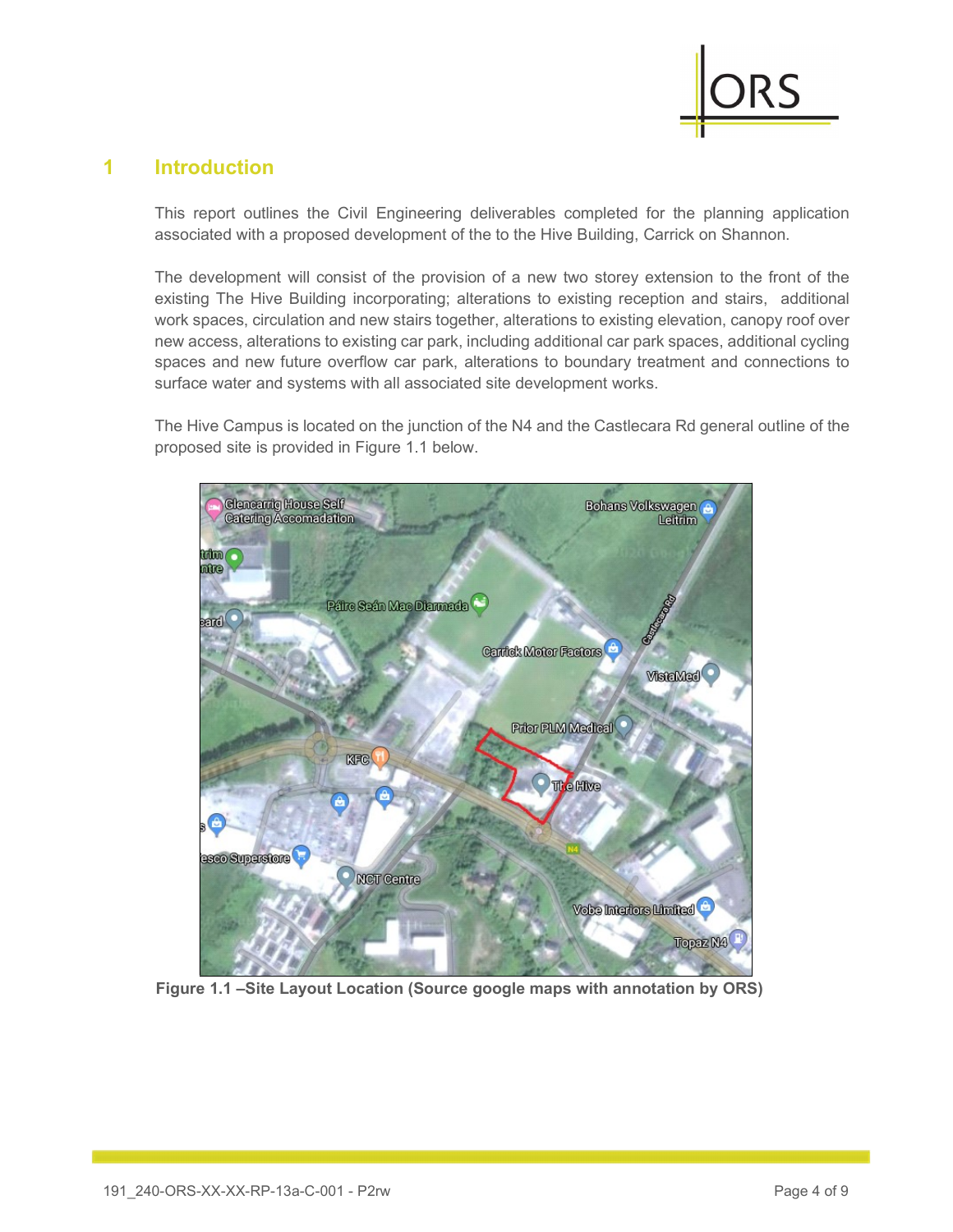

### 2 Proposed Development

#### 2.1 Site Topography & Access

The majority of the site is relatively level with an external level of 46.750mOD to the car park to the North of the existing building The existing floor level of the building is 46.750mOD and access is facilitated via level access at the front of the building.

The Hive Site is accessed via the Castlecara Rd (L3405). There is pedestrian access via a public footpath.

#### 2.2 Proposed Wastewater Drainage

ORS obtained service maps for the internal water, surface water and wastewater services network in proximity to the site from the Leitrim Enterprise Fund

Existing wastewater drainage is currently serving the building. The proposed extensions to the building will not be providing any additional toilet or canteen facilities. The existing building contains an existing kitchenette at ground floor level and this room will facilitate preparation of tea, coffee and cold foods and will not be used as a commercial kitchen. It is considered that a grease trap will not be required for the proposed works.

As the proposed works provide space for an additional 35 people increase in the number of persons using the existing building. At a daily usage rate of 50 litres per person per day the increase in the design flow will be (6 x 50litres x 35people / 8hours = 0.36 litres/s) utilizing the existing foul water drainage network on site and the existing connection to the public network.

On this basis, it is not deemed necessary to apply for a connection application to Irish Water.

#### 2.3 Proposed Surface Water Drainage

The surface water from the existing roof areas is collected in down pipes and enters the existing internal surface water network in close proximity to the building. As the net impermeable area will not increase as a result of the proposed works it is not deemed necessary to provide additional surface water upgrades in conjunction with this development.

The existing drainage network will need some reconfiguration to accommodate the proposed structure. The proposed drainage is outlined on the ORS drawing 191\_240-ORS-Z0-00-DR-C-403.

#### 2.4 Proposed Water Supply

ORS obtained service maps for the internal water, surface water and wastewater services network in proximity to the site from the Health Service Executive (HSE).

Water supply is currently serving the building via an existing watermain on site. The proposed extension to the building will tie into this system for the purposes of water supply. The existing watermain network incorporates two no. fire hydrants positioned on each side of the building and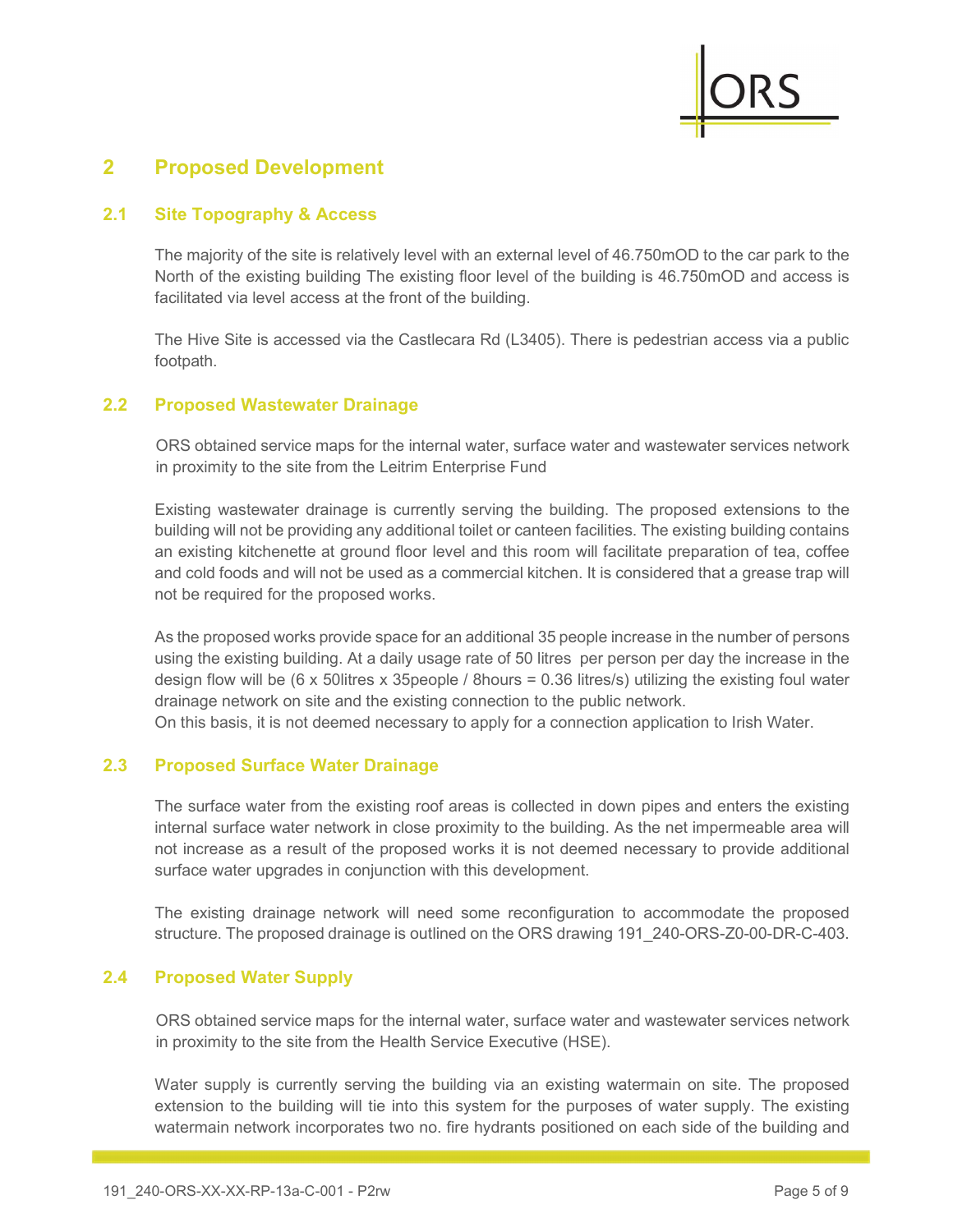

are within 46m of same as per BS750.

On this basis, it is not deemed necessary to apply for a connection application to Irish Water.

#### 2.5 Structural Considerations

The development will consist of an extension to the existing Hive building. The proposed extension space will be linked back to the existing building, at ground & first floor level. The design intent involves the inclusion of a first floor to the existing open plan building. To facilitate the construction of the proposed first floor, the proposed structural form will consist of a reinforced concrete frame with precast concrete floors with infill masonry walls.

A detailed site investigation report for the ground conditions will be required prior to construction to verify the bearing capacity of the soil strata supporting the proposed steel framing. These fieldworks will comprise of Cable Percussion Boreholes, Dynamic Probes, Trial Pits and CBR tests.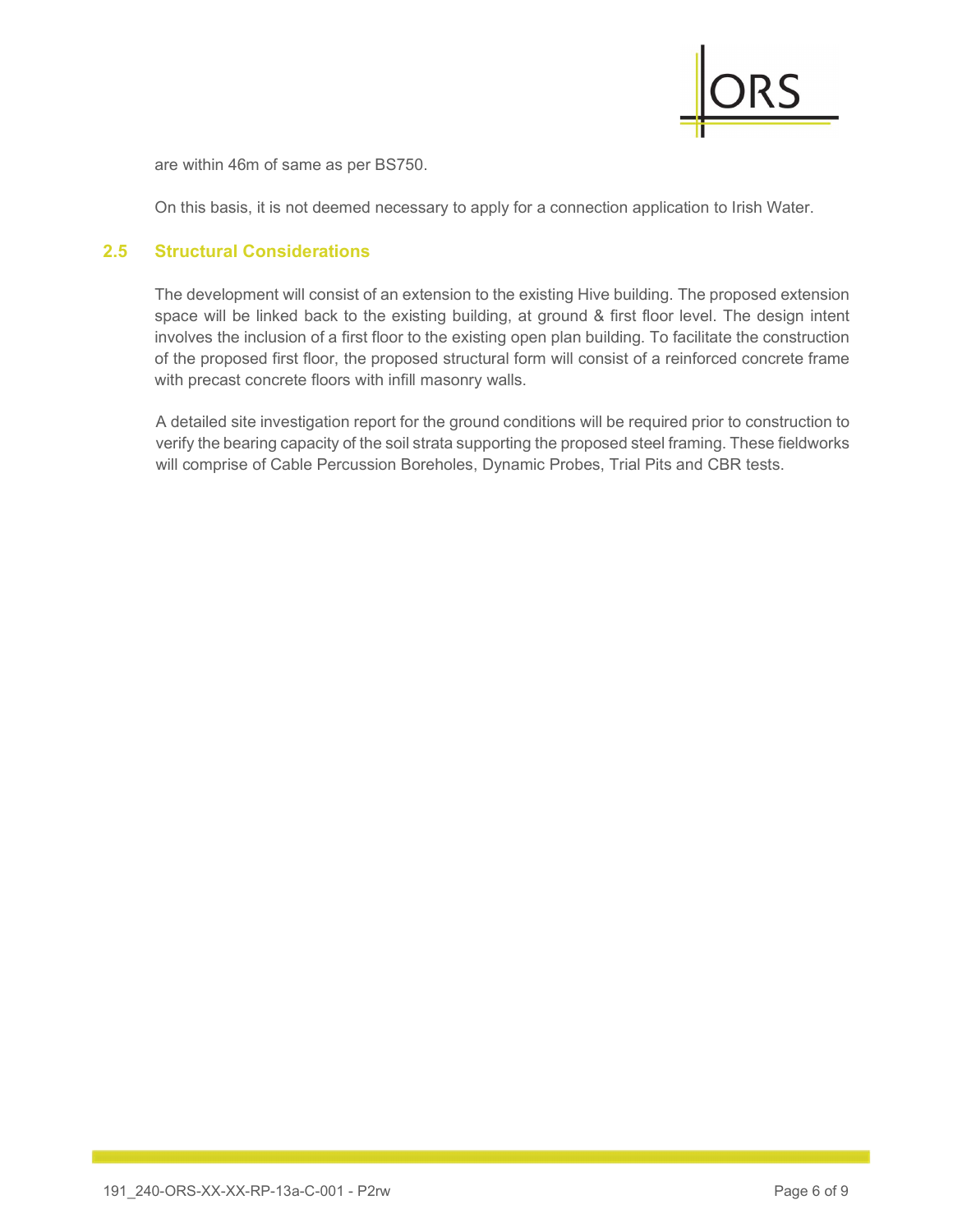

## 3 Flood Risk Identification

The Office of Public Works (OPW) defines four natural types of flooding, Coastal flooding, Fluvial flooding, Pluvial and Groundwater flooding. Additional potential sources of flooding are the failure or exceedance of capacity of built or man-made infrastructure, such as bridge collapses, from blocked or under-sized drainage systems or other piped networks, or the failure or overtopping of reservoirs or other water-retaining embankments (such as raised canals).

Coastal flooding occurs when sea levels exceed neighbouring land levels, or overcome coastal defences where these exist, or when waves overtop over the coast. Wind speed and direction and low-pressure systems can force water into estuaries and harbours, cause surge effects, and create extreme wave conditions.

Pluvial flooding occurs when the amount of rainfall exceeds the capacity of urban storm water drainage systems or the ground to absorb it. This excess water flows overland, ponding in natural or man-made hollows and low-lying areas or behind obstructions. This occurs as a rapid response to intense rainfall before the flood waters eventually enter a piped or natural drainage system.

Groundwater flooding occurs when the level of water stored in the ground rises as a result of prolonged rainfall, to meet the ground surface and flows out over it, i.e. when the capacity of this underground reservoir is exceeded. Groundwater flooding tends to be very local and results from the interaction of site-specific factors such as local geology and tidal variations. While water level may rise slowly, groundwater flooding can last for extended periods of time. Hence, such flooding may often result in significant damage to property and disruption.

The Office of Public Works (OPW) is producing Flood Risk Management Plans (FRMP), in line with National Flood Policy and the requirements of the EU Floods Directive. Draft FRMP's are currently being produced by the OPW under the Catchment-based Flood Risk Assessment (CFRAM) Studies. The Flood Maps associated with the FRMP's are currently being finalised and will be made available online to view when the Draft Plans are published for consultation.

In reviewing existing information in relation to the flood risk posed to the proposed development site the following sources were consulted;

- OPW Preliminary Flood Risk Assessment (PFRA) maps consulted
- Floodinfo.ie online mapping
- EPA online mapping
- Historical Maps

The data sources reviewed indicate that there will be no adverse impact to the proposed development site.

Figure 3.1 below is an extract from the CFRAMS website showing the flood extent concerning the proposed development site. The maps show that the flood extent of the River Shannon does not extend to the proposed development site and demonstrates that the site lies outside of the 0.1% Fluvial AEP event.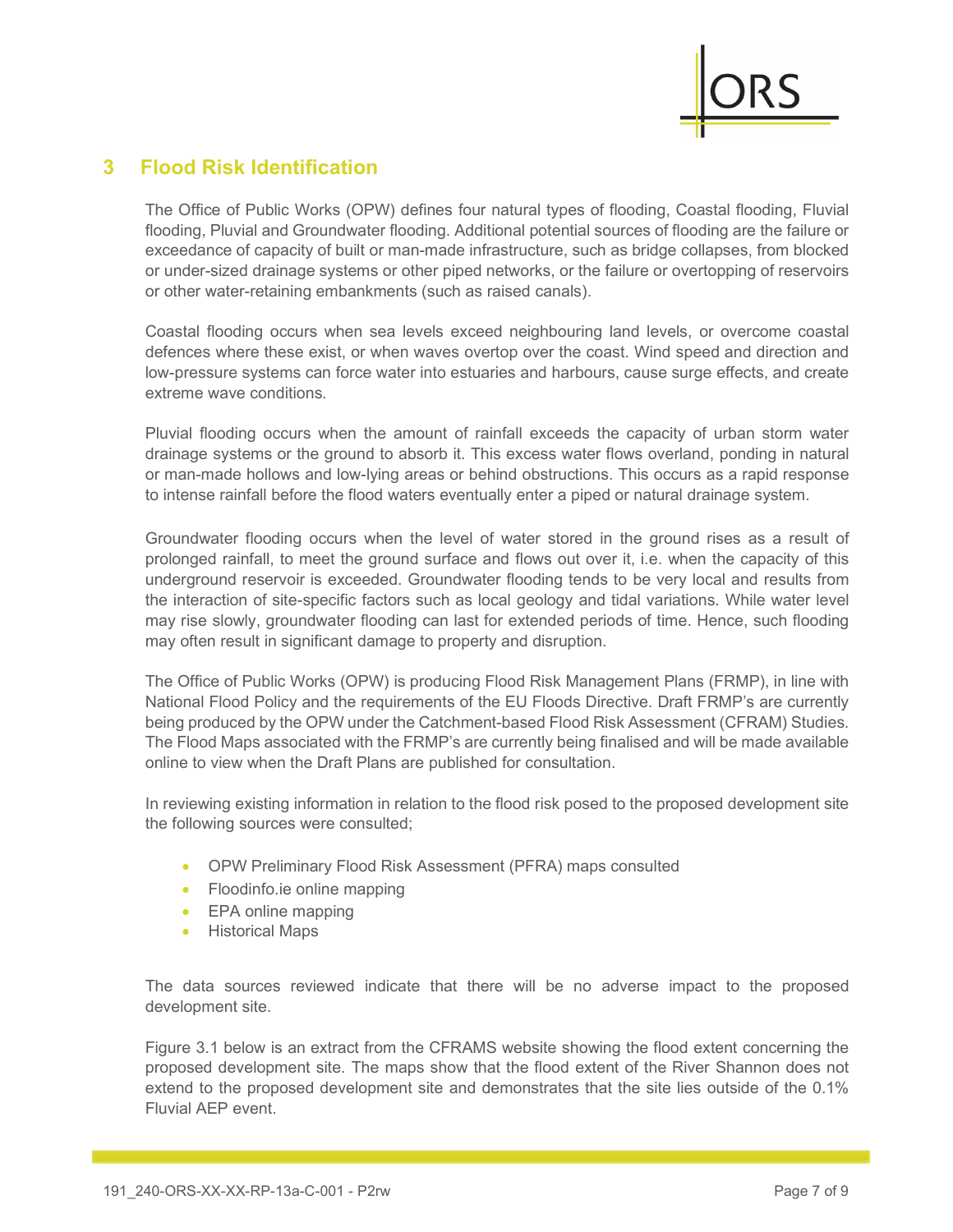

#### Figure 3.1 - Extract CFRAMS Fluvial Flood Extent Map (Source www.floodinfo.ie with annotation by ORS)

The OPW have published the Preliminary Flood Risk Assessment (PFRA) maps, in the form of maps covering the country. The PFRA is only a preliminary assessment, based on available or readily derivable information. It also states that areas where an on-site inspection is required to investigate the issues more closely, then those inspections will be carried out as part of the CFRAM Studies

A review of PFRAM maps (see figure 3.2 below) indicates no pluvial or coastal flooding on site with the nearest indicative 1% AEP (100-yr) pluvial flooding event located at the junction of the N4 and the Castlecara Rd.



Figure 3.2 – Extract of the PFRA map in the vicinity of the Hive (Source: www.myplan.ie, annotation by ORS) Pluvial flood events shown in orange.